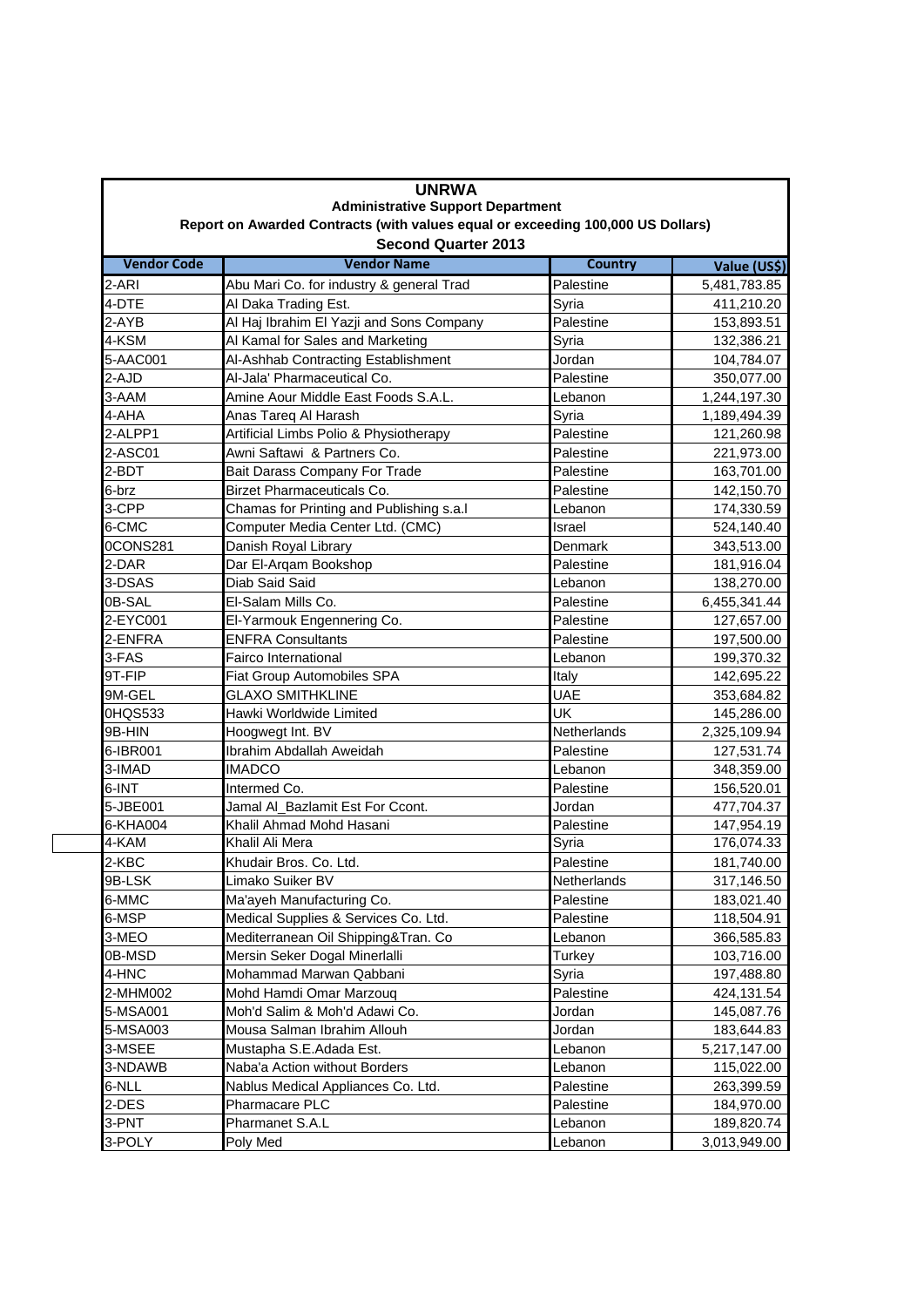| <b>UNRWA</b><br><b>Administrative Support Department</b><br>Report on Awarded Contracts (with values equal or exceeding 100,000 US Dollars)<br><b>Second Quarter 2013</b> |                                       |                    |              |  |
|---------------------------------------------------------------------------------------------------------------------------------------------------------------------------|---------------------------------------|--------------------|--------------|--|
| 0B-RLO                                                                                                                                                                    | Rhenus Logistics nv                   | Belguim            | 184,663.50   |  |
| 2-SON                                                                                                                                                                     | Sonol Darom Ltd.                      | Israel             | 662,556.64   |  |
| 0HQS053                                                                                                                                                                   | Specialized Technical Services (STS)  | Jordan             | 560,156.69   |  |
| 6-SUM001                                                                                                                                                                  | <b>Sumer Contracting Office</b>       | Palestine          | 144,311.45   |  |
| 6-TAW001                                                                                                                                                                  | Tawfig Taher Abu Kishek               | Palestine          | 142,085.20   |  |
| 2-TDP                                                                                                                                                                     | <b>Theatre Day Productions</b>        | Palestine          | 136,324.00   |  |
| 0HQS609                                                                                                                                                                   | United Nation/DFS/UNLB                | Italy              | 790,983.86   |  |
| 9T-VOC                                                                                                                                                                    | <b>Volvo Truck Corporation</b>        | Swedan             | 211,910.99   |  |
| 0B-VDF                                                                                                                                                                    | Vreugdenhil Dairy Foods               | <b>Netherlands</b> | 1,827,553.66 |  |
| 2-ZAHRAT                                                                                                                                                                  | Zahrat Al-Wadi Company                | Palestine          | 203,295.00   |  |
| 5-ZWK001                                                                                                                                                                  | Zuhdi & Wajeeh Kan'an Contracting Co. | Jordan             | 210,841.18   |  |